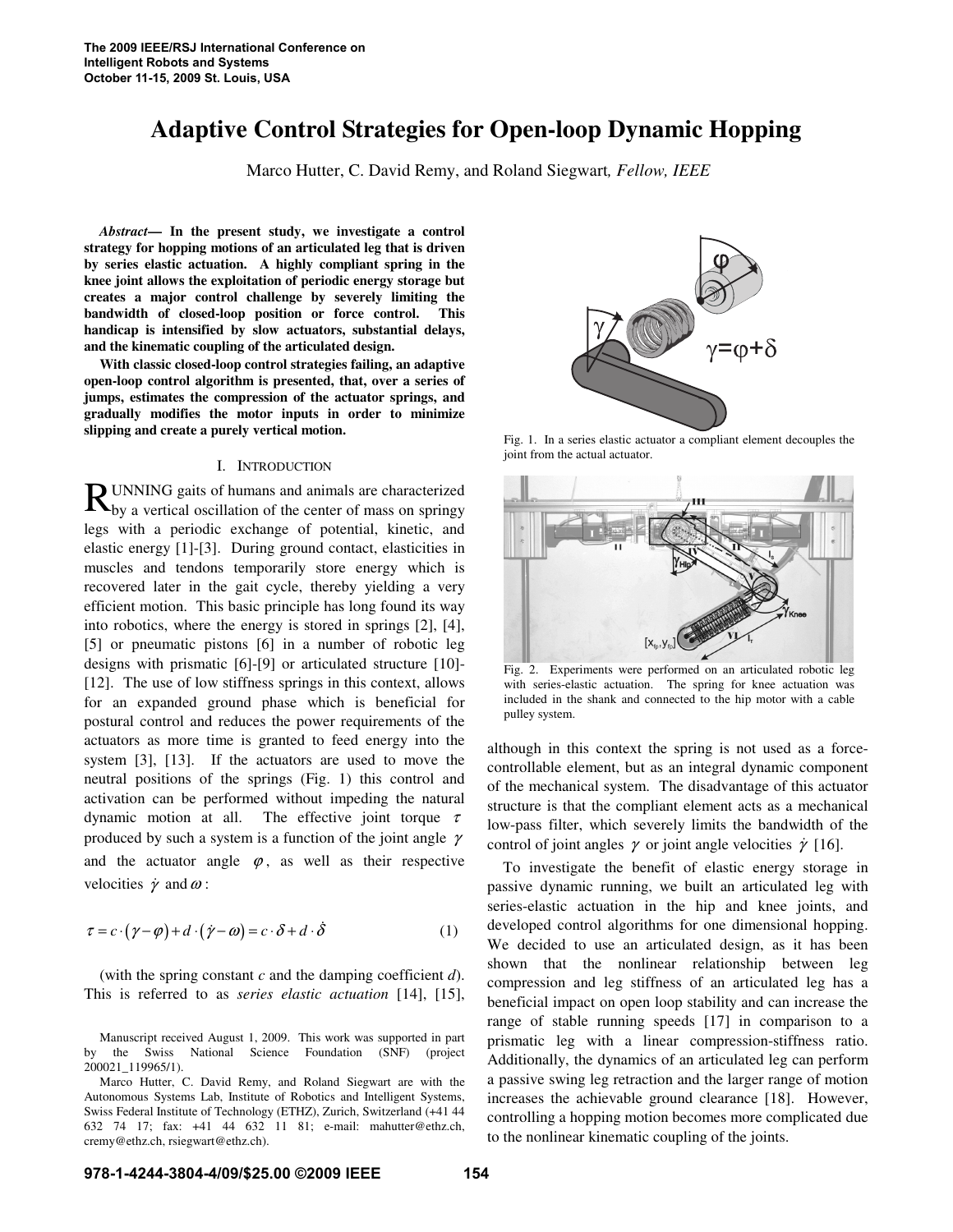

Fig. 3. A pulley system in combination with a single pre-compressed spring for knee flexion and extension resulted in a nonlinear springcharacteristic at joint level, which substantially increased the damping for the unloaded leg.

The focus of our work was on the creation of adaptive open-loop control strategies that circumvent the low bandwidth dilemma (which is worsen by large delays in our control system) by considering the control task not as a time continuous problem, but on a step-to-step basis. Open-loop trajectories for the hip and knee motor angles  $(\varphi_{\scriptscriptstyle Hip}/\varphi_{\scriptscriptstyle Knee})$ and velocities  $(\omega_{\text{Hip}}/\omega_{\text{Knee}})$  were used to generate attractive limit cycles for the joint angles  $\gamma_{\text{Hip}}$  and  $\gamma_{\text{Knee}}$  that resulted in a purely vertical hopping motion without slipping during ground contact. The ability to accurately shape the underlying limit cycle is the base for extending the lineal motion to planar (or even 3D) hopping while exploiting the advantages of the passive spring dynamics in the actuators [19]-[21].

# II. METHODS

The robotic leg used in this project (Fig. 2) consists of three segments (main body, shank, and thigh) that are driven by two series-elastic hip actuators (motors (I), springs (II)) connected by a differential drive for hip flexion/extension, as well as abduction/adduction, and a knee motor (III) that is linked over a miniature chain drive (IV) and a cable pulley system (V) with the highly compliant knee spring (VI) in the shank for series elastic knee flexion/extension. As the cable pulleys for knee-flexion (Fig. 3,  $V(a)$ ) and for knee extension (Fig. 3, V(b)) are attached to the same side of the spring, the spring is only used in one direction, namely compression. Hence, pre-compression of this system (by tensioning the pulley system) leads to a nonlinear spring characteristics, which yield low damping if the leg is loaded and very high damping if it is unloaded, allowing open loop positioning of the joint during flight [22]. For the presented study, the main body was restricted to pure vertical motion and the hip abduction/adduction was blocked, resulting in a system with three degrees of freedom.

Three separate controller phases were defined for stance [A], flight [B], and pre-impact speed matching [C] (Fig. 4). Transitions between these phases were based exclusively on motor and knee angle encoder states.



Fig. 4. A three-phase open-loop control strategy generated motor trajectories for stance, flight, and pre-impact speed matching.

**Stance:** During the stance phase, the basic hopping motion was generated by thrusting the knee motor with a desired angular velocity  $\bar{\omega}_{\text{knee}}^{\text{desired}}$ . The hip motor speed profile  $\omega_{\text{Hip}}$  was set to ensure a purely vertical motion of the ground contact point  $(\dot{x}_p(t) \equiv 0)$  and thus prevent slipping of the foot. In terms of joint angles this can be expressed as:

$$
\dot{x}_{_{fp}} = l_{_{T}} \cos\left(\gamma_{_{Hip}}\right) \dot{\gamma}_{_{Hip}} - l_{_{S}} \cos\left(\gamma_{_{Knee}} - \gamma_{_{Hip}}\right) \left(\dot{\gamma}_{_{Knee}} - \dot{\gamma}_{_{Hip}}\right) \equiv 0 \hspace{0.2cm} (2)
$$

When using this equation to generate control inputs for the hip motor, one has to account for the compression  $\delta$  in the springs of the series elastic actuators:

$$
\dot{\gamma}_{Hip} = \omega_{Hip} + \dot{\delta}_{Hip}
$$
\n
$$
\dot{\gamma}_{Knee} = \omega_{Knee} + \dot{\delta}_{Knee}
$$
\n(3)

As a closed loop implementation of equations (2) and (3) was impossible due to the substantial delays in the control system, open loop trajectories for  $\omega_{\text{Hip}}(t)$  were generated based on estimates  $\hat{\delta}(t)$  of the spring compression. An adaptation scheme updated these estimates with the current measurement  $\dot{\delta}$ <sup>'</sup>(*t*) after every jump:

$$
\hat{\delta}_{Hip}^{k+1}(t) = (1-k) \cdot \hat{\delta}_{Hip}^{k}(t) + k \cdot \hat{\delta}_{Hip}^{k}(t)
$$
\n
$$
\hat{\delta}_{Knee}^{k+1}(t) = (1-k) \cdot \hat{\delta}_{Knee}^{k}(t) + k \cdot \hat{\delta}_{Knee}^{k}(t)
$$
\n(4)

To generate an initial estimate, we assumed zero spring compression  $\hat{\delta}^0(t) \equiv 0$  and subsequently simulated a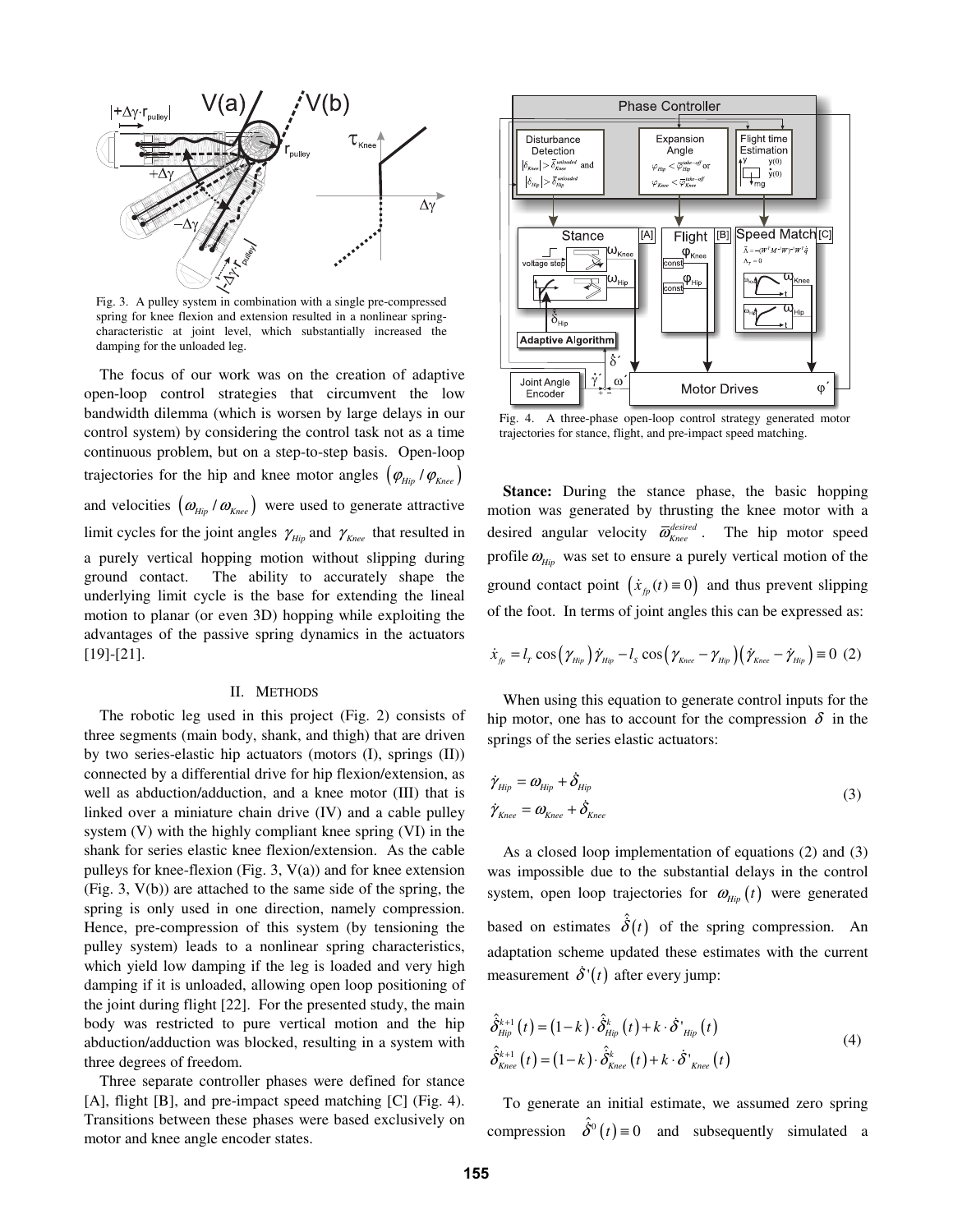simplified adaptation without actuator dynamics which then served as a base for all further studies. The update factor *k* defines the weighted ration between the old estimate and the current measurement, thus influencing the convergence rate and robustness of the algorithm.

Using the estimated spring compression to predict the knee joint angle of the subsequent expansion phases  $\left( \hat{\hat{\gamma}}_{\text{knee}}^{\text{k+1}} = \omega_{\text{knee}} + \hat{\hat{\delta}}_{\text{knee}}^{\text{k+1}} \right)$ , leads to an ordinary differential equation for the required hip joint angle  $\hat{\gamma}^{k+1}_{\text{flip}}$ :

$$
\hat{\gamma}_{Hip}^{k+1} = \frac{l_s \cos\left(\hat{\gamma}_{Knee}^{k+1} - \hat{\gamma}_{Hip}^{k+1}\right) \hat{\gamma}_{Knee}^{k+1}}{l_r \cos\left(\hat{\gamma}_{Hip}^{k+1}\right) - l_s \cos\left(\hat{\gamma}_{Knee}^{k+1} - \hat{\gamma}_{Hip}^{k+1}\right)}
$$
(5)

By integrating this equation, the hip motor trajectory for the following jump was calculated:

$$
\omega_{Hip}^{k+1} = \hat{\gamma}_{Hip}^{k+1} - \hat{\delta}_{Hip}^{k+1}
$$
 (6)

One should note that it is not necessary to obtain an absolute precise estimation of the spring compressions  $\delta$ . The friction force between ground and foot affects the dynamics of the system, such that equation (2) will hold, even if the motor trajectories  $\omega_{\text{Hip}}(t)$  are not entirely correct.

The transition to the flight phase of the controller is initiated by thresholds in the actuator positions:

$$
\varphi_{\text{Hip}} < \overline{\varphi}_{\text{Hip}}^{\text{take-off}} \text{ or } \varphi_{\text{Knee}} < \overline{\varphi}_{\text{Knee}}^{\text{take-off}} \tag{7}
$$

One should note that this transition condition does not necessarily mean that the leg actually left the ground. As the normal ground contact force can not be considered in the transition detection, it is possible that the leg is still on the ground. However, from this point on, no further energy is fed into the system and the actual take-off will happen purely passively.

Flight: During flight, the leg is simply brought into a predefined landing configuration where it is awaiting touch down:

$$
\gamma_{\text{Hip}} = \overline{\gamma}_{\text{Hip}}^{\text{flight}}, \gamma_{\text{Knee}} = \overline{\gamma}_{\text{Knee}}^{\text{flight}}, \dot{\gamma}_{\text{Hip}} = \dot{\gamma}_{\text{Knee}} = 0 \tag{8}
$$

Again, it is impossible to establish direct closed loop control of the desired joint angles. The natural dynamics of the unloaded leg are too fast and can not be manipulated with the low-bandwidth actuators. Fortunately, the nonlinear series elastic knee design used in this study provides very high damping if the leg is unloaded [22], which allowed precise leg positioning by simply setting the actuator position to the desired joint angles:

$$
\varphi_{Hip} = \overline{\gamma}_{Hip}^{flight}, \omega_{Hip} = 0
$$
\n
$$
\varphi_{Knee} = \overline{\gamma}_{Knee}^{flight}, \omega_{Knee} = 0
$$
\n(9)

Transition to the speed phase was based purely on the elapsed time since take-off and happens shortly before impact:

$$
t > \overline{t}^{\text{flight}} - \varepsilon \tag{10}
$$

The timing of this transition is critical. It ensures that both, velocity and position of the impacting leg are in the appropriate value range at touch down. The expected flight time  $\bar{t}$ <sup>*flight*</sup> was estimated through a simplified model that is provided with the system states at lift-off. The timing variable  $\varepsilon$  defines the duration of the speed matching phase. It provides time to adequately accelerate the segments prior to impact and was chosen according to the dynamic capabilities of the actuators.

**Pre-impact speed matching:** The instantaneous changes in velocity due to the collision at touch down pose an additional control challenge. For all feasible angle configurations of the landing leg, the collision generates a tangential impulsive force that leads to a non-zero velocity component  $\dot{x}$  of the contact point right after touch-down. Compensating this motion to prevent slipping, requires instantaneous changes in the hip motor velocity  $\omega_{\mu i p}$  which can not be generated with real actuators. This would make it impossible that the adaptive algorithm converges in the real system, or in a simulation that models motor dynamics.

Again, an open loop strategy provides the solution: Shortly before touch-down, the leg segments are accelerated to designated pre-impact velocities, which eliminate the tangential impulse  $\Lambda$ <sub>*T*</sub> of the contact collision. Without a horizontal impulse component, no slipping occurs, and the contact point remains at rest after impact. The necessary pre-impact velocities are calculated with a plastic collision model [23]:

$$
\vec{\Lambda} = [\Lambda_N, \Lambda_T]^T = -(W^T M^{-1} W)^{-1} W^T \dot{\vec{q}}^-(11)
$$

The impulsive forces at impact  $\Lambda$  $\vec{\Lambda}$  depend on the preimpact velocities  $\dot{\vec{q}}$ <sup>-</sup>, and the mass matrix *M*( $\vec{q}$ ). They can be expressed in generalized coordinates  $\vec{q} = [y, \gamma_{Hip}, \gamma_{Knee}]^T$ by using the generalized normal and tangential force directions  $W = [\vec{w}_N(\vec{q}), \vec{w}_T(\vec{q})]$ . When setting the tangential impulse to zero, an ordinary differential equation results  $(\Lambda_r(\vec{q}(t), \vec{q}(t))) = 0$  that can be solved for  $\gamma_{Hip}(t)$  and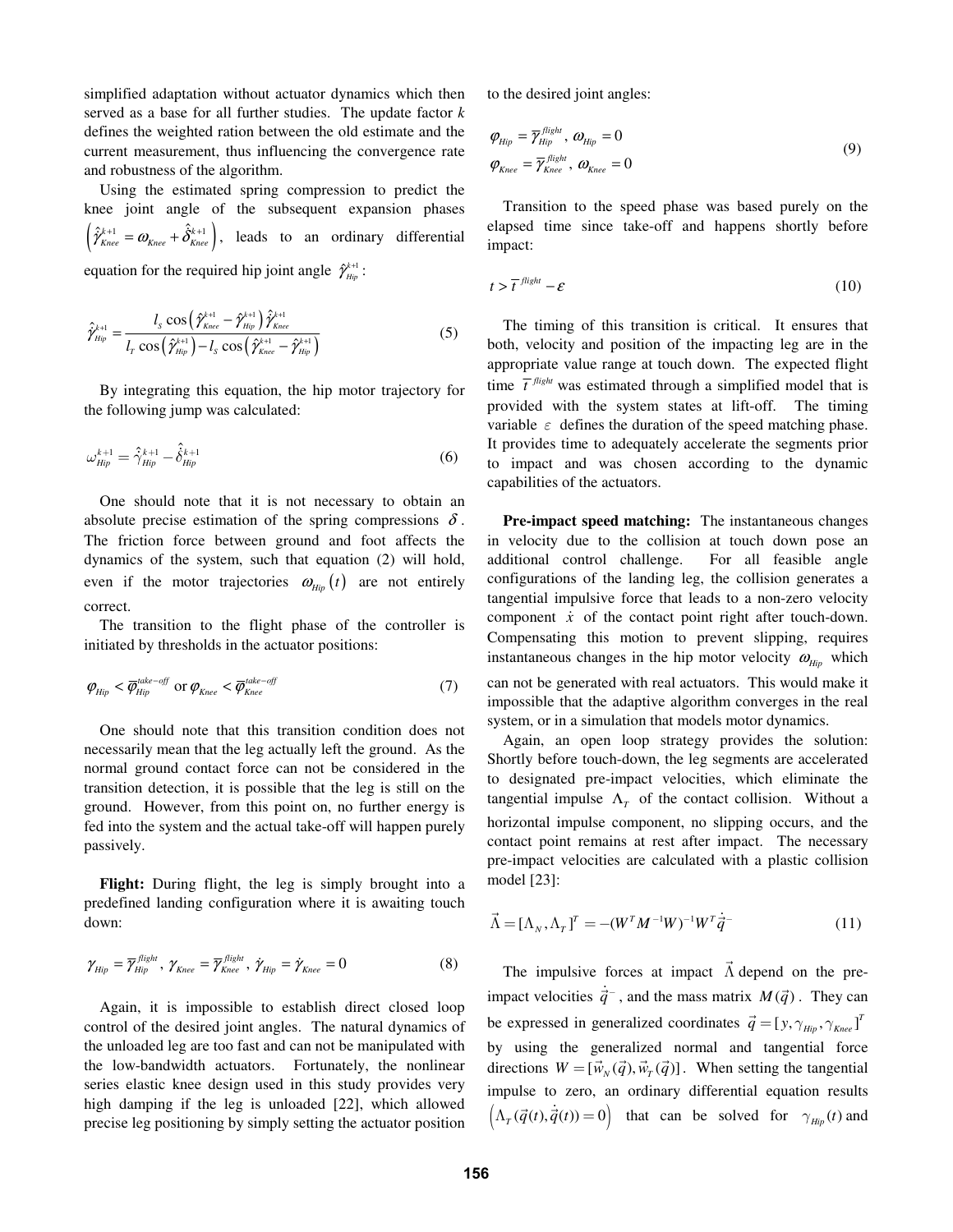

Fig. 5. Evolution of the horizontal foot point trajectory during the simulation of consecutive expansion cycles. By iteratively adapting the speed of the hip motor, the unwanted horizontal motion is eliminated within three speed profile adaptation iterations.

 $\gamma_{Knee}(t)$  starting with the landing configuration  $\overline{\gamma}_{Hip}^{flight}$  and  $\overline{\gamma}_{Knee}^{flight}$ , and an estimated downward speed  $\dot{y}^-$  before impact. As this poses only one constraint for two degrees of freedom  $(\dot{\gamma}_{\text{Hiv}})$ , and  $\dot{\gamma}_{\text{Knee}})$  we additionally minimize the velocity of the foot point  $|\vec{v}_{fp}| = \sqrt{\dot{x}_{fp}^2 + \dot{y}_{fp}^2}$ . This computation can be performed off-line as all necessary quantities are known beforehand. The resulting velocity trajectories are used directly as actuator setpoints  $\varphi_{\text{Hip}}$  and  $\varphi_{\text{Knee}}$ . Due to the high damping in the series elastic actuator, the joint angles  $\gamma_{\text{Hip}}$  and  $\gamma_{\text{Knee}}$  follow automatically.

Touch-down is detected by observing a compression of the spring in the hip actuator  $\delta_{\mu i p}$  or the knee actuator  $\delta_{\kappa n e e}$ :

$$
\left|\delta_{Knee}\right| > \overline{\delta}_{Knee}^{unloaded} \text{ or } \left|\delta_{Hip}\right| > \overline{\delta}_{Hip}^{unloaded} \tag{12}
$$

If both compressions exceed a certain threshold value we assume, that the leg is not longer unloaded and that ground contact was established. The controller phase is set to stance.

The controller described above was first implemented in a detailed simulation of the monopod leg that included the multi body dynamics, intermitted ground contact, actuator dynamics, frictional effects, and all other limitations of the digital control system - including discrete sampling, delays, and power limitations. The unilateral contact between foot and ground was formulated and implemented as a linear complementary problem [24] and included slipping and Coulomb friction. The equations of motion were derived using projected Newton-Euler equations [25]. They were implemented and integrated using MATLAB/Simulink [26]. Simulations were performed for different load scenarios, knee expansion speeds  $\overline{\omega}_{Knee}^{desired}$ , and friction coefficients. The convergence of the algorithm was studied for varying



Fig. 6. The convergence rate of the algorithm (a) can be adjusted by the update factor k. Higher factors led to faster convergence but introduced higher horizontal speed errors (b) during the adaptation. The presented results were produced in simulation.

values of the update factor *k*.

In subsequent experiments, the actuator inputs generated in simulation were used to drive the motors of the actual prototype to show the practicality of the approach. I.e., the pre-computed trajectories of stance and flight phase were executed open-loop without using sensory feedback other than for detecting phase transitions. At this stage the necessary sensing capabilities were missing at the hip joint of the actual prototype to fully implement the adaptation algorithm, but the agreement of the resulting limit cycles in simulation and open-loop experiment still served as an indicator that the algorithm could be executed directly on the prototype. For the same reason, we had to restrict ourselves to the implementation of the stance and flight phases and disable speed matching in the actual robot. However, by using a relatively soft ground surface with a high coefficient of friction, we could limit the slipping at ground contact to a negligible amount that didn't affect the performance of the hopper.

## III. RESULTS

In the detailed simulation, the presented algorithm converged robustly towards a purely vertical, open-loop jumping motion without slipping (Fig. 5). A steady limit cycle was reached within less than 4 jumps. The rate of convergence depended on the update factor *k* that weighted the current estimate of the spring compression  $\hat{\delta}^k(t)$  against the most recent measurement  $\dot{\delta}'(t)$ . Smaller update factors correspond to a more conservative algorithm. A higher number of jumps were required for convergence, but the residual foot motion (slipping) during the adaptation phase was reduced. Additionally, the algorithm is more robust to measurement errors or disturbances. We achieved best results with an update factor of  $k = 0.6$  (Fig. 6).

Smooth motor trajectories for hip and knee were generated for different desired knee expansion speeds  $\overline{\omega}_{\text{Knee}}^{\text{desired}}$  which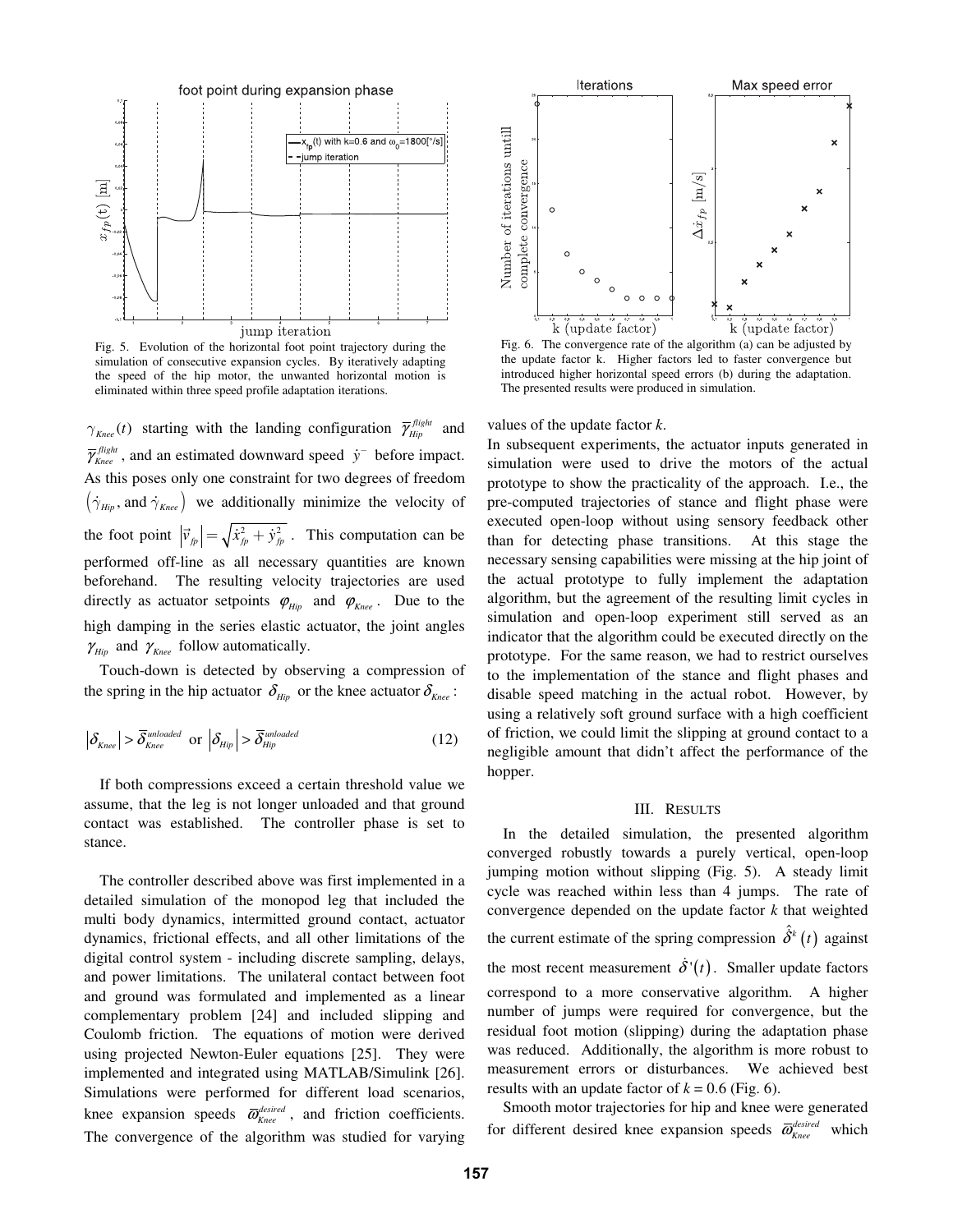

Fig 7. Horizontal foot point motion (a) and hip motor trajectories (b) for the simulation of a complete hopping-cycle. Results are shown for three different knee-thrusting speeds.

allowed accurate adjustment of the jumping height and adaptation to different load scenarios. A series of such motor trajectories is presented in Fig. 7.

The detailed simulation was compared with experiments performed on the actual prototype and showed excellent agreement. The adapted trajectories from the simulated 2 phase algorithm were directly used as an input for both simulations and experiments using the presented hardware. Even when started with different initial conditions, motor  $(\phi_{\text{Hip}}(t), \phi_{\text{Knee}}(t))$  and joint angles  $(\phi_{\text{Knee}}(t))$  from simulation and experiments converged to a limit cycle with very close agreement (Fig. 8).

The full 3-phase controller in a simulation with uneven ground suffered from the inexact knowledge about flight time. Without sufficient time for acceleration prior to landing, it is impossible to avoid the tangential impulse during the collision with the ground, resulting in unwanted slipping. Apart from this problem, the other two phases of the controller (e.g. in the experiments with the soft ground surface) showed very high robustness against variations in ground height. The landing posture is reached quickly after lift-off, allowing a large variation of the ground height during flight. Additionally, the resulting limit cycle is robust against disturbances, which means that constant actuator



consecutive jumps show good agreement of simulation and experiment.

expansion trajectories during stance phase will bring the leg back on the desired limit cycle within 2 consecutive jumps.

## IV. DISCUSSION

A three phase open-loop control strategy for passive dynamic hopping with highly compliant series elastic actuation and kinematic coupling was successfully implemented and tested in simulations and experiments of an articulated robotic leg. The controller adaptively generated open-loop motor trajectories for stance, flight, and preimpact speed matching. These trajectories resulted in stable limit cycles and enabled periodic hopping for different loads and height levels. Simulation based trajectory generation was possible on the basis of a very accurate model.

A key element in the leg design is the pulley system in the elasticity of the knee actuator. The nonlinear spring characteristic in combination with internal collisions of the uni-directional spring substantially increased the damping of the unloaded leg and allowed open-loop positioning while the leg was in the air. If the leg is loaded, however, the spring is operated in its linear range without crossing its neutral position and energy losses are minimized.

Series elastic actuation with highly compliant elastic elements is a promising approach to add actuation to otherwise purely passive dynamic (and hence very efficient) systems. Low spring stiffnesses are necessary to match the stride frequency of the running gait with the natural dynamics of the actuators in order to enable optimal energy recovery [27]. This allows the use of smaller and slower actuators, but poses a severe control challenge as classic